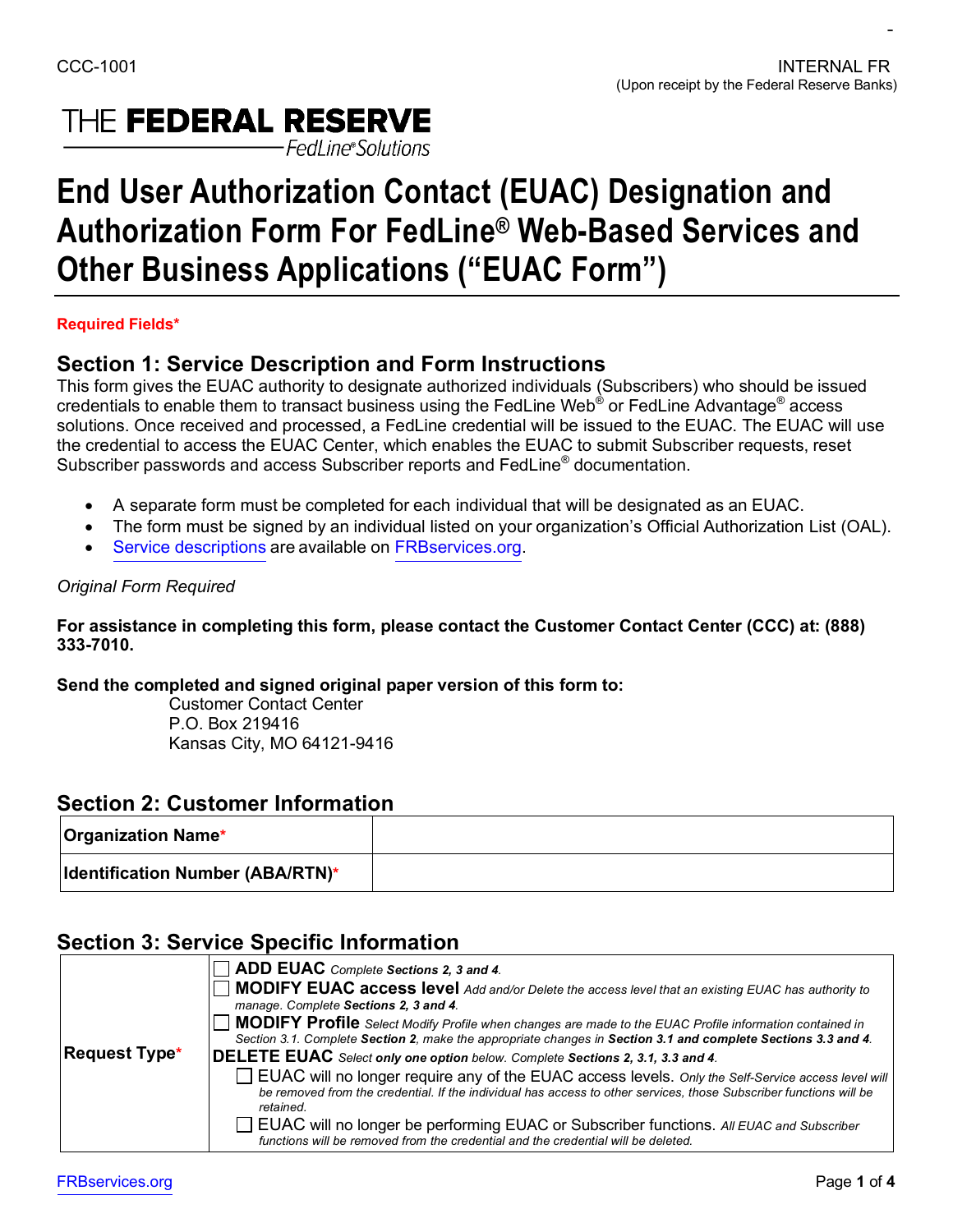# **Section 3: Service Specific Information (continued)**

#### **Section 3.1: EUAC Profile**

| <b>EUAC Name*</b>                                                                                                                                                                               | First         | M <sub>l</sub> | Last |           |
|-------------------------------------------------------------------------------------------------------------------------------------------------------------------------------------------------|---------------|----------------|------|-----------|
| <b>EUAC's New Name</b> Complete only if EUAC's<br>name has changed.                                                                                                                             | First         | MI             | Last |           |
| <b>EUAC Email Address*</b> Must be valid<br>individual email address. A group email address will<br>not be accepted.                                                                            |               |                |      |           |
| Street Address* Do not provide a P.O. Box<br>number.                                                                                                                                            |               |                |      |           |
| City*                                                                                                                                                                                           |               |                |      |           |
| State*                                                                                                                                                                                          |               |                |      |           |
| Zip Code*                                                                                                                                                                                       |               |                |      |           |
| <b>Country*</b> Unless prior written approval is obtained<br>from the Federal Reserve Banks, the EUAC must be<br>located in the United States or its territories <sup>1</sup> .                 | United States |                |      |           |
| Phone Number* Main location number with area<br>code                                                                                                                                            | Phone         |                |      | Extension |
| <b>EUAC After-Hours Number</b> Direct phone<br>number with area code. This phone number may be<br>used to contact this EUAC for urgent business<br>requests outside of normal processing hours. | Phone         |                |      | Extension |

#### **Section 3.2: EUAC Access Levels**

- Check the "Add" box for the access solution an EUAC has the authority to manage.
- Check the "Delete" box for the access solution an EUAC no longer has the authority to manage.

| <b>Access Solution</b>                                                                                                                                                                             | <b>Services</b>                                                                                                                                                                                                                                                                                                                                                                                                                                                                                                                                                                                                                        | Add | <b>Delete</b> |
|----------------------------------------------------------------------------------------------------------------------------------------------------------------------------------------------------|----------------------------------------------------------------------------------------------------------------------------------------------------------------------------------------------------------------------------------------------------------------------------------------------------------------------------------------------------------------------------------------------------------------------------------------------------------------------------------------------------------------------------------------------------------------------------------------------------------------------------------------|-----|---------------|
| $ $ FedLine Web $^\circ$                                                                                                                                                                           | <b>Account Management Information</b><br><b>Check Services</b><br>FedACH Risk <sup>®</sup> Origination Monitoring Services<br>FedACH <sup>®</sup> Services - Information Services (including Derive<br>Returns, NOCs and FedPayments <sup>®</sup> Reporter)<br><b>FedACH Exception Resolution Service</b><br>FedCash <sup>®</sup> Services (including Custodial Inventory, Extended Custodial<br>Inventory, Country Flow Reporting, and Deposit Notification Only)<br><b>Information Central Services</b><br><b>Reporting Central</b><br>Reserves Central - Reserve Account Administration<br>Reserves Central - Term Deposit Facility |     |               |
| FedLine Advantage <sup>®</sup><br>Includes all FedLine Web services listed<br>above and access to the Connection<br>Management Center (CMC). CMC<br>provides the ability to manage VPN<br>devices. | FedACH Services - File Processing<br>FedPayments Manager for Fedwire® Services - Funds<br>FedPayments Manager for Fedwire Services - Securities<br>FedPayments Manager for National Settlement Service<br>Information Central Services (including FedTransaction<br>Analyzer <sup>®</sup> )                                                                                                                                                                                                                                                                                                                                            |     |               |

<sup>1</sup>United States territories include Puerto Rico, the U.S. Virgin Islands, American Samoa, Guam, and the Northern Mariana Islands.

 $\sim$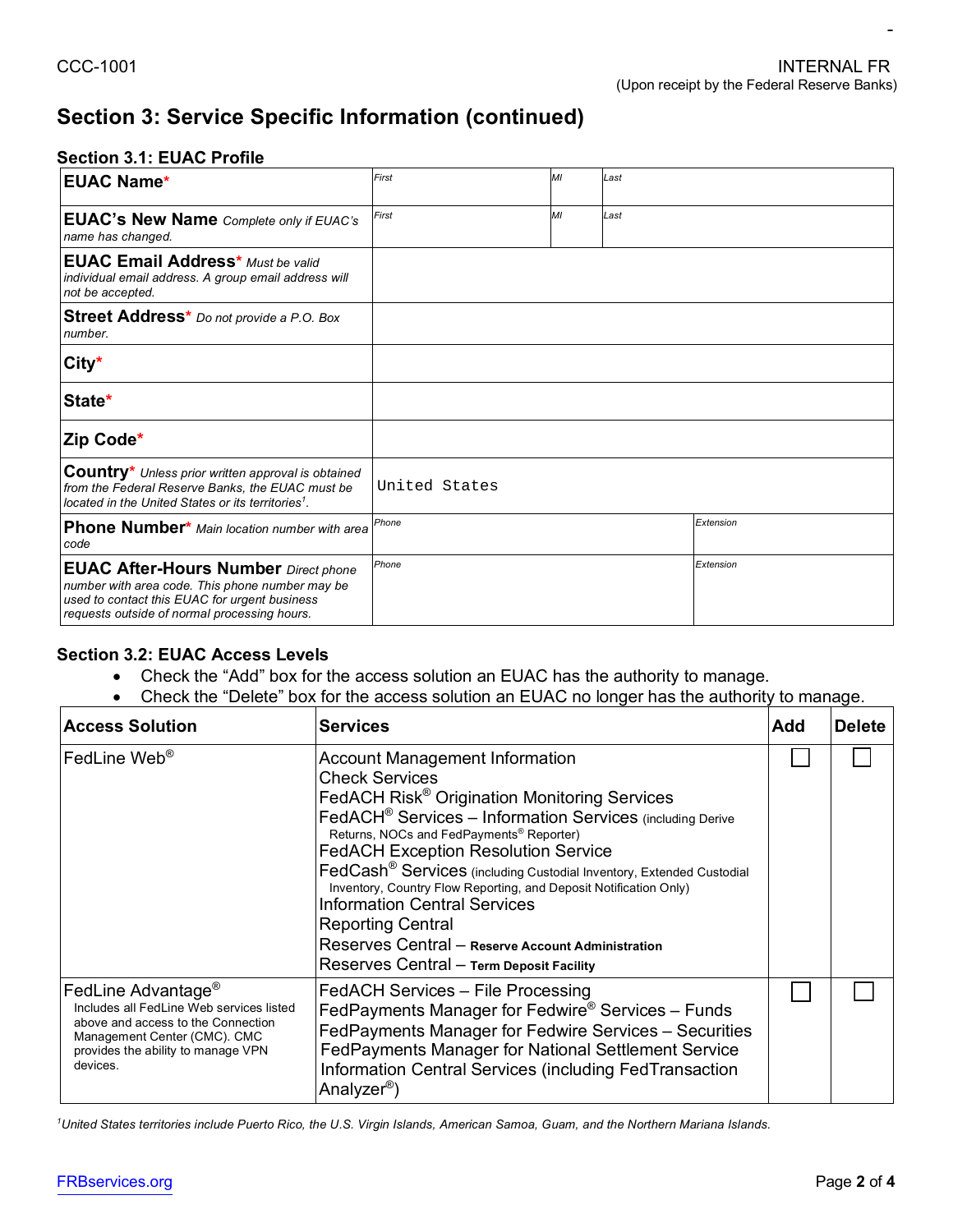# **Section 3: Service Specific Information (continued)**

### **Section 3.3: Alternate EUAC Profile**

 *The Alternate EUAC will receive and be responsible for distributing new tokens or credential information to the EUAC identified on page 2. The individual listed as the "Alternate EUAC" must be designated as an EUAC.* 

| Alternate EUAC Name* Must be a current<br>EUAC for your organization.                                                                                                            | First         | M <sub>l</sub> | Last |           |
|----------------------------------------------------------------------------------------------------------------------------------------------------------------------------------|---------------|----------------|------|-----------|
| <b>Alternate EUAC Email Address* Must</b><br>be valid individual email address. A group email<br>address will not be accepted.                                                   |               |                |      |           |
| Street Address <sup>*</sup> Do not provide a P.O. Box<br>number.                                                                                                                 |               |                |      |           |
| City*                                                                                                                                                                            |               |                |      |           |
| State*                                                                                                                                                                           |               |                |      |           |
| <b>Zip Code*</b>                                                                                                                                                                 |               |                |      |           |
| <b>Country</b> * Unless prior written approval is obtained<br>from the Federal Reserve Banks, the EUAC must be<br>located in the United States or its territories <sup>1</sup> . | United States |                |      |           |
| <b>Phone Number</b> * Main location number with<br>area code                                                                                                                     | Phone         |                |      | Extension |

<sup>1</sup>United States territories include Puerto Rico, the U.S. Virgin Islands, American Samoa, Guam, and the Northern Mariana Islands.